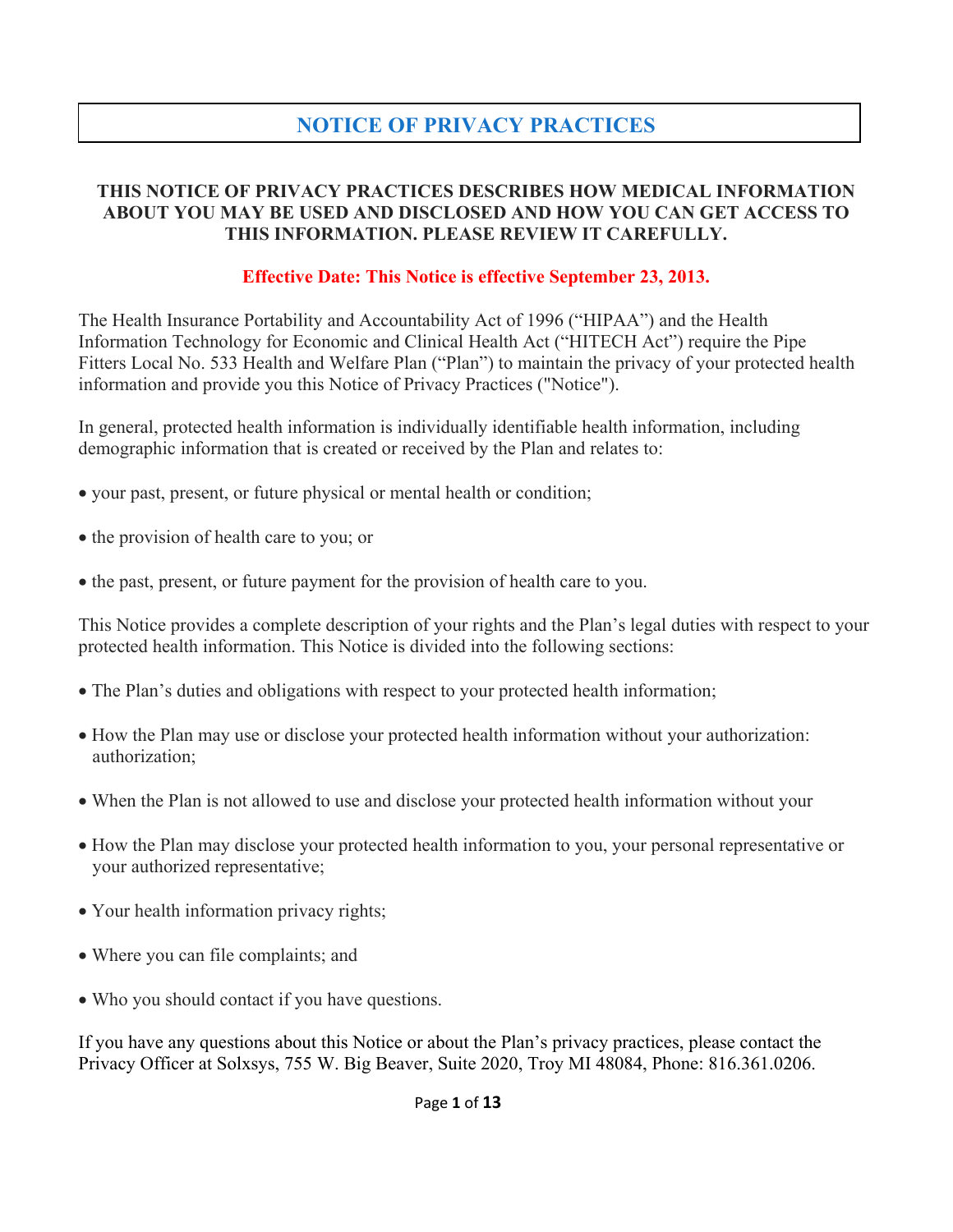### **THE PLAN'S DUTIES AND OBLIGATIONS WITH RESPECT TO YOUR PROTECTED HEALTH INFORMATION**

This Section explains the Plan's duties and obligations concerning your protected health information. The Plan is required by law to:

- maintain the privacy of your protected health information;
- provide you with certain rights with respect to your protected health information;
- provide you with a copy of this Notice of the Plan's legal duties and privacy practices with respect to your protected health information; and
- follow the terms of the Notice that is currently in effect.

The Plan reserves the right to change the terms of this Notice and to make new provisions regarding your protected health information that the Plan maintains, as allowed or required by law. If the Plan makes any material changes to this Notice, the Fund Office will mail a copy of the revised Notice to your last-known address.

### **HOW THE PLAN MAY USE AND DISCLOSE YOUR PROTECTED HEALTH INFORMATION WITHOUT YOUR AUTHORIZATION**

This Section explains how the Plan may use and/or disclose your protected health information without your authorization. The first part of this Section explains how the Plan may use and/or disclose your protected health information for treatment, payment, and health care operations. The second part of this Section explains the circumstances under which the Plan may use and/or disclose your protected health information for reasons other than treatment, payment, and health care operations.

Below are definitions of the terms treatment, payment, and health care operations and explanations of how the Plan can use and/or disclose your protected health information for these purposes. Each of these explanations includes an example of how the Plan may use and/or disclose your protected health information. These are only examples and are not intended to provide an exhaustive list of how the Plan may use and/or disclose your protected health information.

### **Treatment**

Treatment generally means the provision, coordination or management of health care and related services. It also includes but is not limited to consultations and referrals between one or more of your providers. The Plan does not perform any direct treatment activities, but the Plan may disclose your protected health information to your health care provider in order to facilitate the medical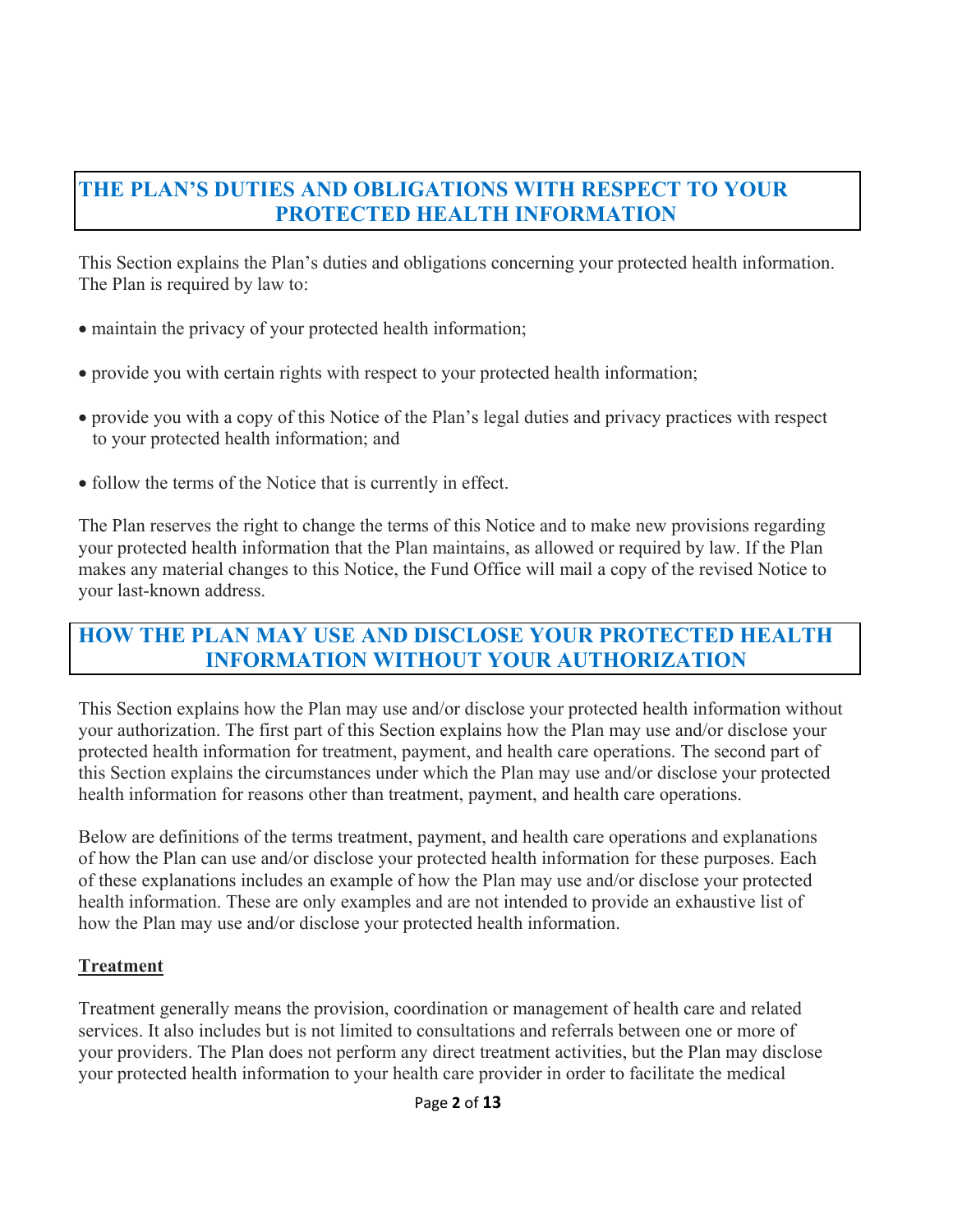treatment you receive from your provider. Treatment may include but is not limited to the following:

*Example*: The Plan may disclose to a treating physician the name of your treating radiologist so that the physician may ask for your X-rays from the treating radiologist.

### **Payment**

Payment generally means the activities of the Plan to collect contributions, premiums, and selfpayment amounts; to fulfill its coverage responsibilities and provide benefits under the Plan; and to obtain or provide reimbursement for the provision of health care. Payment may include but is not limited to the following:

### • **Determining your eligibility and coverage for Plan benefits**

 *Example*: The Plan may use information obtained from your employer to determine whether you are eligible for coverage.

### • **Determining and fulfilling the Plan's responsibility to provide benefits**

*Example*: The Plan may use your healthcare claims to determine if services provided by your physician are covered by the Plan.

### • **Enforcing the Plan's rights to recovery, reimbursement and/or subrogation**

*Example*: If you are in an auto accident due to another driver's fault and the Plan pays expenses for the treatment of your injuries, the Plan may use and disclose information regarding the accident, expenses and treatment in order to enforce the Plan's subrogation rights.

### • **Providing Prior Authorization**

*Example*: If you are scheduled to have surgery and prior to your surgery your provider contacts the Plan to obtain prior approval for your surgery, the Plan may disclose to your provider whether the surgery will be covered.

### • **Coordinating benefits with other plans under which you have health coverage**

*Example*: The Plan may use information about your benefits from another group health plan to determine the benefits that this Plan will pay for a specific claim.

### **Health Care Operations**

Health care operations generally means certain administrative, financial, legal and quality improvement activities of the Plan that are necessary to run its business and to support the functions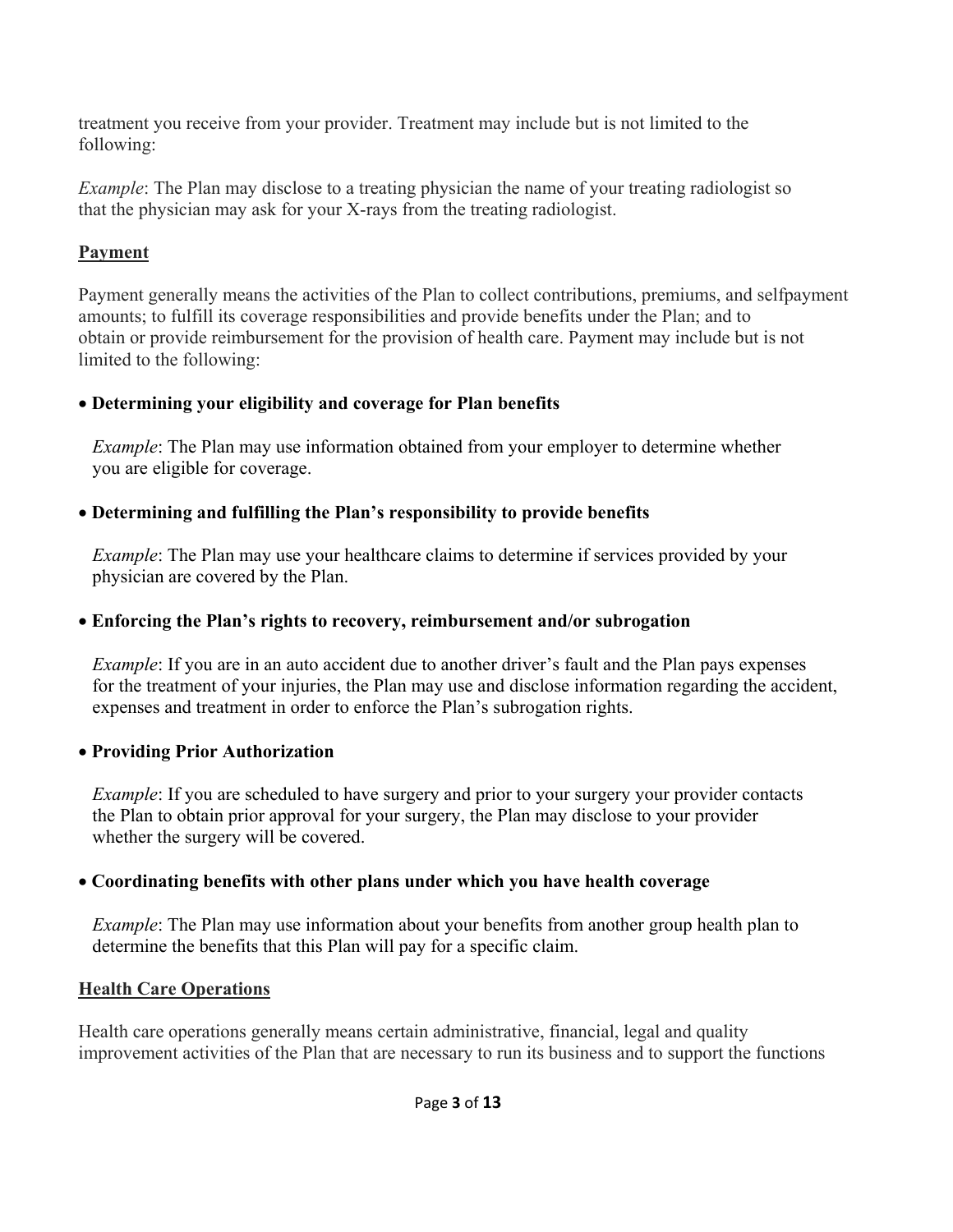of treatment and payment. The Plan's health care operations may include but are not limited to the following:

#### • **Conducting quality assessment and improvement activities, case management and care coordination, and contacting health care providers and patients with information about treatment alternatives**

*Example*: A case manager may contact you or your providers to discuss treatment alternatives.

• **Underwriting and other activities related to securing or placing a contract for reinsurance of risk relating to health care claims** (however, as prohibited by law, the Plan will not use your genetic information for underwriting purposes).

*Example*: The Plan may disclose your demographic information (such as your age) to carriers to obtain quotes for stop-loss insurance.

• **Reviewing the competence or qualifications of health care professionals, evaluating provider and Plan performance and training employees** 

*Example*: The Plan may train new claims processors by having them process health claims under close supervision.

• **Conducting or arranging for medical review, legal services, audit services, and fraud and abuse detection programs**

*Example*: The Plan's auditor may review your health care claims to determine if they were paid correctly.

• **Business planning and development such as cost management and planning analysis related to managing and operating the Plan** 

*Example*: The Plan's consultant may review protected health information to project future benefit costs.

### • **Business management and general Plan administrative activities**

*Example*: The Plan may use your protected health information to create de-identified information.

### **Disclosures to the Board of Trustees for certain payment activities and health care operations**

The Plan may also disclose protected health information to the Trustees of the Pipe Fitters Local No. 533 Health and Welfare Plan (the Plan Sponsor), for certain payment activities and health care operations. The Plan may only disclose protected health information to the Trustees in the following situations: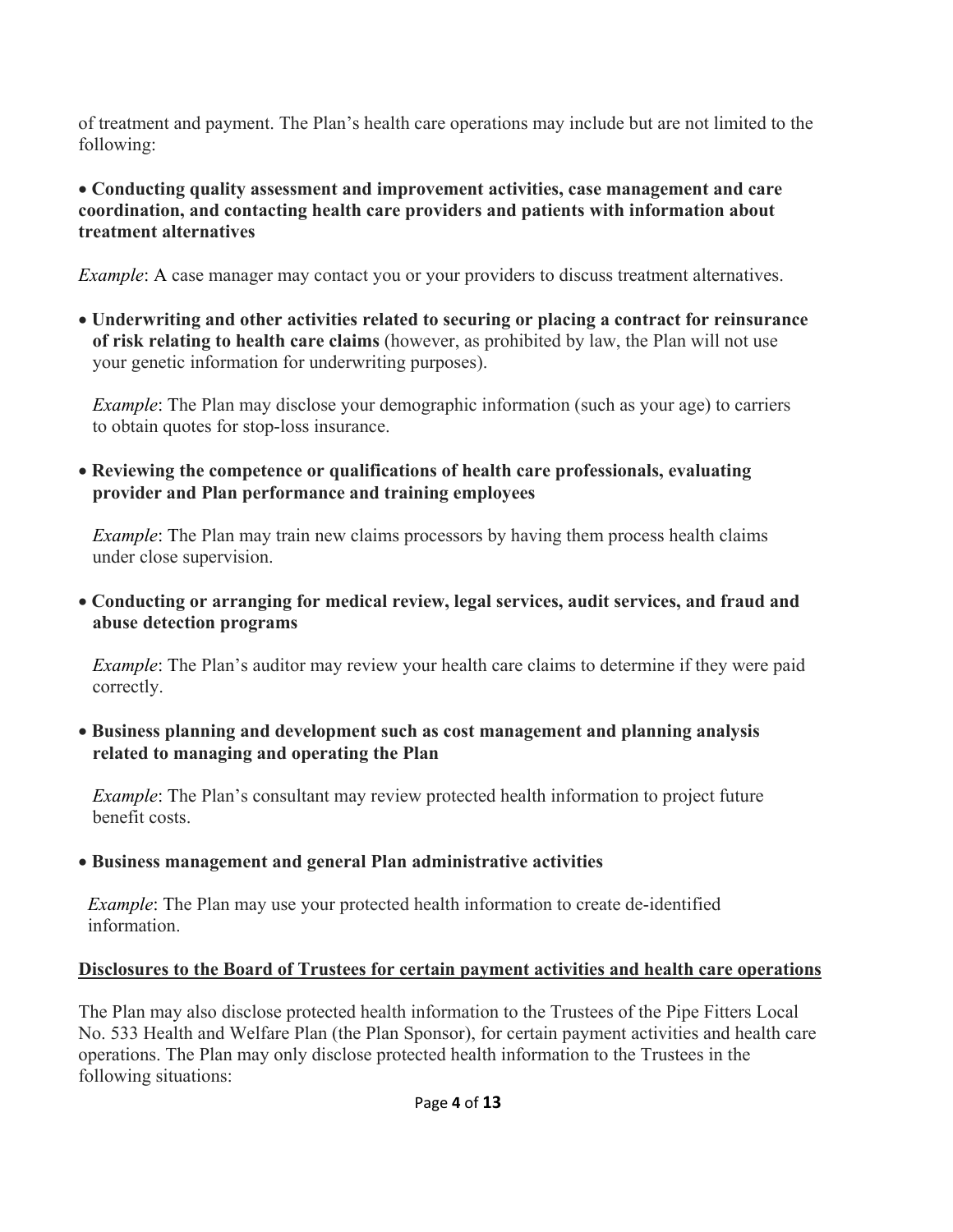• **Coverage information.** The Plan may disclose information about whether you are covered by the Plan to the Trustees.

• **Summary health information.** The Plan may disclose summary health information to the Trustees in accordance with the rules in this paragraph. Summary health information is information that summarizes your claims history, claims expenses, or type of claims without any identifying information except your zip code. The Plan may disclose summary health information to the Trustees for the following purposes:

- o To obtain premium bids from insurance providers; or
- o To modify, amend, or terminate the Plan.

• **Protected health information for administration functions.** The Plan may disclose protected health information to the Trustees for the Plan administrative functions that the Board of Trustees performs for the Plan. The Board of Trustees has delegated the daily responsibility for administering the Plan to entities referred to as "business associates". The Plan's business associates will carry out their administrative duties on behalf of the Plan, such as claims processing and regular administration, without disclosing protected health information to the Board of Trustees unless such disclosure is necessary, and then will disclose only the minimum information necessary to carry out the purpose of the disclosure to the Board of Trustees. The Plan and its business associates may only disclose the minimum necessary protected health information to the Board of Trustees for the following Plan administrative functions that the Board of Trustees performs for the Plan:

- o **Payment.** The Plan and its business associates may disclose the minimum necessary protected health information to the Board of Trustees in order for the Trustees to perform payment activities that the Trustees have not delegated to a business associate (in other words, payment activities that the Trustees perform for the Plan). *Example*: If your claim is denied and you submit an appeal, the Plan and its business associates may disclose the minimum amount of your protected health information necessary for the Trustees to determine whether to grant your appeal.
- o **Health care operations.** The Plan and its business associates may disclose the minimum necessary protected health information to the Board of Trustees in order for the Trustees to perform health care operations that the Trustees have not delegated to a business associate (in other words, health care operations that the Trustees perform for the Plan). *Example*: The Plan and its business associates may disclose the minimum protected health information necessary for the Trustees to determine whether the Plan's claims payor is paying claims correctly.
- **2. The Plan is legally permitted to use and/or disclose your protected health information without your authorization for the following purposes, subject to limitations imposed by HIPAA or other applicable law** (in other words, this is a list of the circumstances under which the Plan may use and/or disclose your protected health information without your authorization for reasons other than treatment, payment, or health care operations)**:**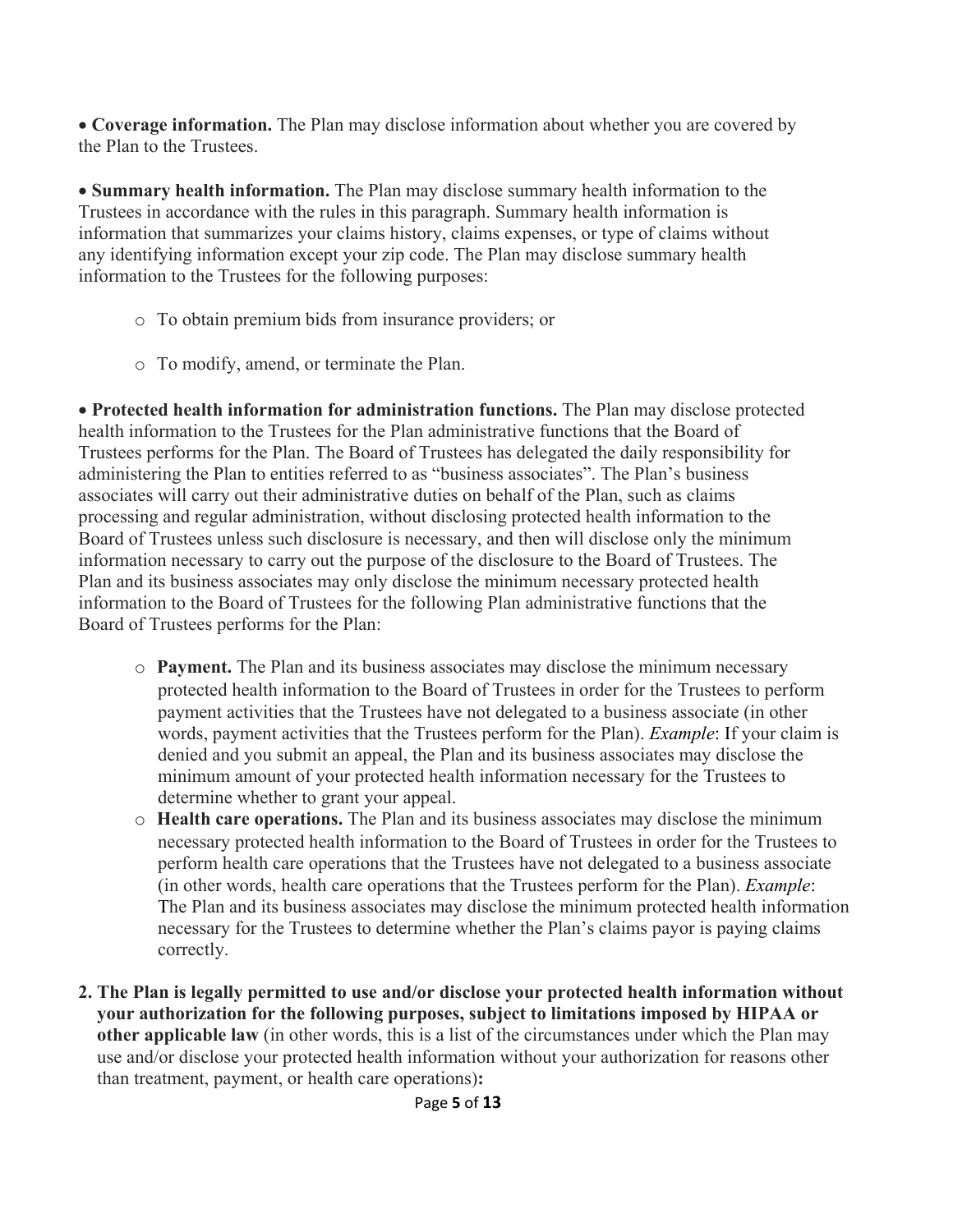#### **Required by Law**

The Plan may use or disclose your protected health information to the extent that such use or disclosure is required by law and the use or disclosure complies with and is limited to the relevant requirements of such law.

#### **To Avert a Serious Threat to Health or Safety**

The Plan may, consistent with all applicable law(s) and standards of ethical conduct, use or disclose your protected health information if the Plan in good faith believes that the use or disclosure is necessary to prevent or lessen a serious and imminent threat to the health or safety of a person or the public. The Plan may only disclose your protected health information for this purpose if the disclosure is to a person reasonably able to prevent or reduce the threat, including the target of the threat.

#### **To Notify Individuals Involved in your Care**

The Plan may disclose your protected health information to a family member, or other relative, close personal friend or other person that you identify, to the extent the Plan determines the disclosure is in your best interest if you are unavailable or incapacitated and the protected health information is directly relevant to such person's involvement with your care or the payment is related to your care. The Plan may also disclose your protected health information to notify (or assist in the notification of, including identifying or locating), a family member, your personal representative or another person responsible for your care of your location, general condition or death.

#### **Organ and Tissue Donation**

The Plan may disclose your protected health information to organ procurement organizations or other entities engaged in the procurement, banking or transplantation of cadaveric organs, eyes or tissue for the purpose of facilitating organ, eye or tissue donation and transplantation.

### **Public Health Activities**

The Plan may disclose your protected health information to individuals or entities for the following public health activities and purposes:

- **Preventing or controlling disease, injury or disability**. The Plan may disclose your protected health information to a public health entity that is authorized by law to collect or receive information for the purpose of preventing or controlling disease, injury, or disability, such as the reporting of disease, injury or vital events (e.g. birth or death) and conducting public health surveillance, public health investigations and public health interventions.
- **Reporting child abuse or neglect.** The Plan may disclose your PHI to a public health authority that is authorized by law to receive reports of child abuse or neglect.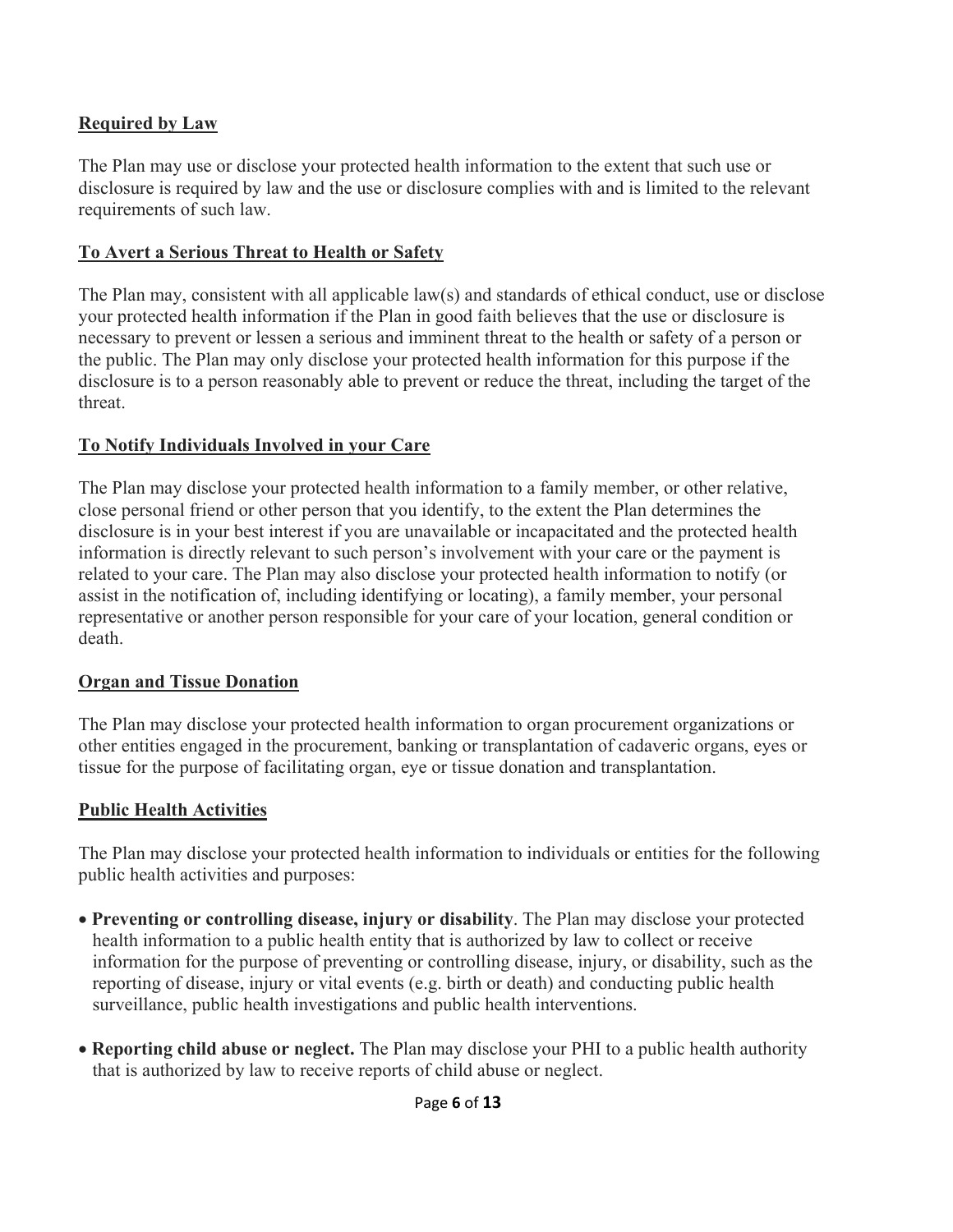- **Ensuring the quality, safety, or effectiveness of an FDA-regulated product.** The Plan may disclose your protected health information to a person who has responsibility to the Food and Drug Administration ("FDA") regarding the quality, safety, or effectiveness of an FDAregulated product or activity.
- **Preventing the spread of disease.** The Plan may disclose your protected health information to a person who may have been exposed to a communicable disease or who may otherwise be at risk of contracting or spreading a disease or condition so long as the Plan is authorized by law to notify such person.

### **Health Oversight Activities**

The Plan may disclose your protected health information to a health oversight agency for activities authorized by law, including: audits; civil, administrative, or criminal investigations; inspections; licensure or disciplinary actions; civil, administrative, or criminal proceedings or actions; or other appropriate oversight activities. However, this permission to disclose your protected health information does not apply if you are the subject of an investigation or other activity that is not directly related to your health.

### **Judicial and Administrative Proceedings**

The Plan may disclose your protected health information in the course of any judicial or administrative proceedings in response to any of the following:

- An order of a court or administrative tribunal; or
- A subpoena, discovery request, or other lawful process.

### **Law Enforcement Purposes**

The Plan may disclose your protected health information to a law enforcement official for a law enforcement purpose. The following are examples of disclosures for law enforcement purposes:

- A disclosure required by law, including laws that require the reporting of certain types of wounds or other physical injuries.
- A disclosure made in compliance with a court order, a court-ordered warrant, a subpoena or summons, or an investigative demand or similar process.
- A disclosure made in response to a law enforcement official's request for the information for the purpose of identifying or locating a suspect, fugitive, material witness, or missing person.
- A disclosure made in response to a law enforcement official's request for the information if you are (or are suspected to be) a victim of a crime and you agree to the disclosure or the Plan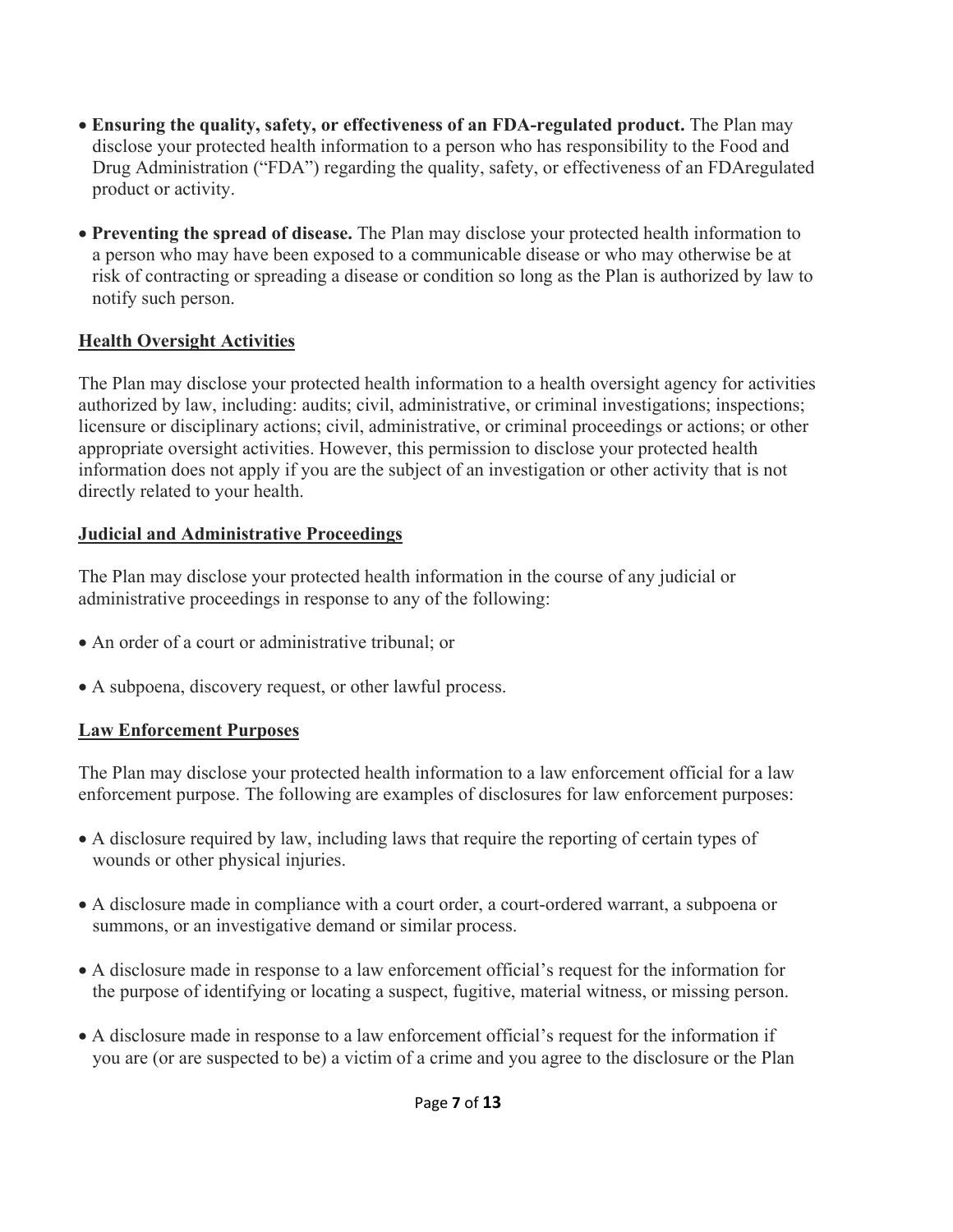is unable to obtain your agreement because of your incapacity or an emergency, and the law enforcement officer demonstrates a need for the disclosure.

- A disclosure made after your death for the purpose of alerting law enforcement officials of your death if the Plan has a suspicion that your death may have resulted from criminal conduct.
- A disclosure of information that the Plan in good faith believes is evidence of criminal conduct that occurred on the Plan's premises.

#### **Coroners, Medical Examiners, and Funeral Directors**

The Plan may disclose your protected health information to a coroner or medical examiner after your death for the purpose of identifying you or determining your cause of death. The Plan may also disclose your protected health information to funeral directors either upon your death or before and in reasonable anticipation of your death so that the funeral director can carry out his or her duties related to your death.

#### **Specialized Government Functions**

The Plan may disclose your protected health information if you are in the Armed Forces and your protected health information is deemed necessary by the appropriate military command authorities. The Plan may also disclose your protected health information to authorized federal officials for the conduct of national security activities and the protection of the President, and to a correctional institution where you are being held.

### **Secretary of Health and Human Services**

The Plan is required to and will disclose your protected health information to the Secretary of Health and Human Services ("Secretary") or its designee when such protected health information is required by the Secretary to investigate or determine the Plan's Compliance with the HIPAA Privacy Rule.

### **Workers' Compensation**

The Plan may disclose your protected health information as authorized by and to the extent necessary to comply with laws relating to workers' compensation or other similar programs, established by law, that provide benefits for work-related injuries or illnesses without regard to fault.

### **Research**

The Plan may disclose your protected health information to researchers when:

• the individual identifiers have been removed; or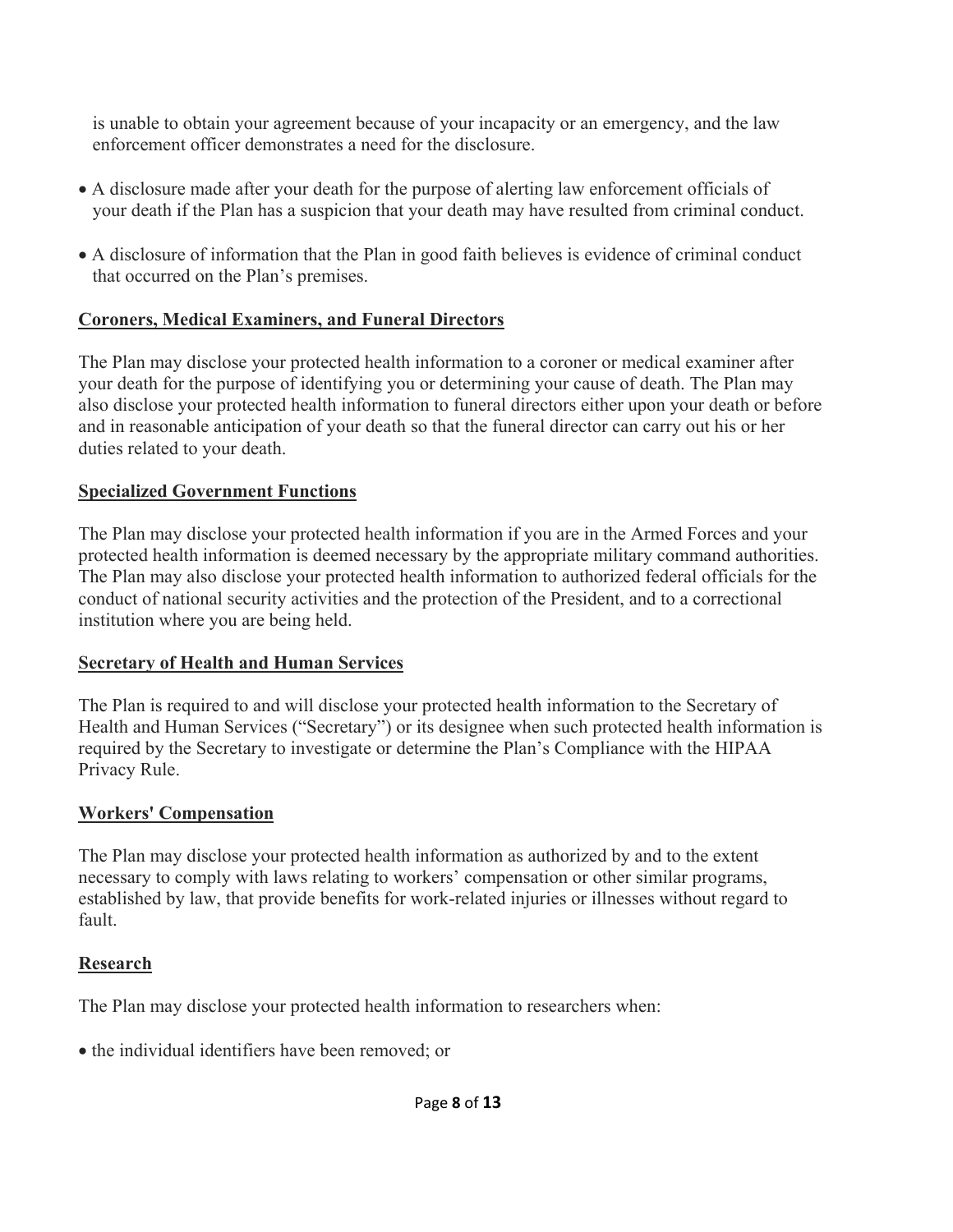• when an institutional review board or privacy board has reviewed the research proposal and established protocols to ensure the privacy of the requested information, and approves the research.

### **WHEN IS THE PLAN NOT ALLOWED TO USE AND DISCLOSE YOUR PROTECTED HEALTH INFORMATION WITHOUT YOUR WRITTEN AUTHORIZATION**

This Section explains when the Plan needs your written authorization prior to using and/or disclosing your protected health information. Except as described in this Notice the Plan may not use or disclose your protected health information without your written authorization. You may revoke your written authorization at any time by sending a written request for revocation to the Fund Office. A request for revocation will become effective on the date it is received by the Fund Office.

The Plan is legally required to inform you of the following:

- The Plan will not use or disclose your psychotherapy notes without your written authorization.
- The Plan will not use or disclose your protected health information for marketing without your written authorization; and
- The Plan will not sell your protected health information without your written authorization.

### **HOW THE PLAN MAY DISCLOSE YOUR PROTECTED HEALTH INFORMATION TO YOU, YOUR PERSONAL REPRESENTATIVE, OR YOUR AUTHORIZED REPRESENTATIVE**

This Section explains how the Plan may disclose your protected health information to you, your personal representative, and/or your authorized representative. The first part of this Section explains the Plan's disclosure of protected health information to you or your personal representative. The second part of this Section explains the Plan's disclosure of your protected health information to your authorized representative.

#### **1. The Plan is required to and will disclose your protected health information to you or your personal representative upon request.**

 You (or your personal representative) may request your protected health information by sending a written request to the Fund Office. If your personal representative is requesting your protected health information, (s)he must also submit written documentation demonstrating that (s)he has the ability to act on your behalf (*Example*: a power of attorney).

 An individual is considered your personal representative if under applicable law, (s)he has the authority to act on your behalf in making decisions related to health care. *Example*: State law will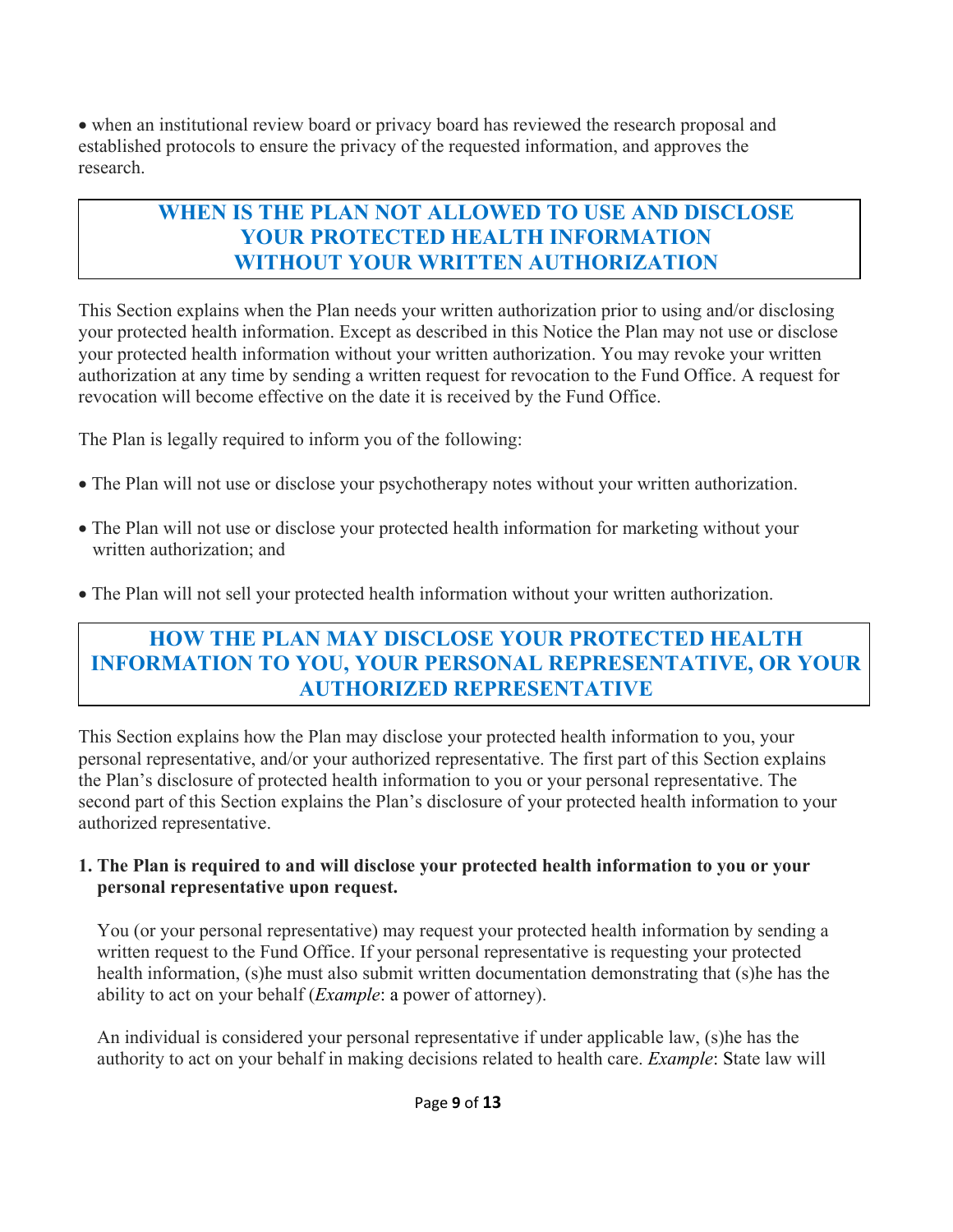determine the extent to which a parent may act on behalf of a minor child with regards to the child's protected health information.

 The Plan will provide your personal representative with access to your protected health information in the same manner as it would provide you with access unless, in the exercise of professional judgment, the Plan decides that treating an individual as your personal representative would not be in your best interest and the Plan has a reasonable belief that:

- You have been or may be subjected to domestic violence, abuse, or neglect by the person seeking to be treated as your personal representative; or
- Treating the individual as your personal representative could endanger you.

#### **2. The Plan will disclose your protected health information to your authorized representative upon receipt of a completed designation of authorization form.**

 To designate an individual as your authorized representative (i.e. to authorize the Plan to disclose your protected health information to an individual or entity), you need to complete a designation of authorization form and return it to the Fund Office. This form is available at the Fund Office.

 The Plan will provide your authorized representative protected health information in accordance with the Protected Health Information Authorization Form, HIPAA, and all other applicable law. You can revoke a Protected Health Information Authorization Form at any time by sending a written request for revocation to the Fund Office. A request for revocation will become effective on the date that it is received by the Fund Office.

### **YOUR HEALTH INFORMATION PRIVACY RIGHTS**

This Section explains your rights with respect to your protected health information.

#### **Right to Inspect and Copy**

You have the right to inspect and copy certain protected health information that may be used to make decisions about your Plan benefits. If the information you request is maintained electronically, and you request an electronic copy, the Plan will provide a copy in the electronic form and format you request, if the information can be readily produced in that form and format. If the information cannot be readily produced in that form and format, the Plan will work with you to come to an agreement on form and format. If you and the Plan cannot agree on an electronic form and format, the Plan will provide you with a paper copy.

The requested information will be provided within 30 days if the information is maintained onsite or within 60 days if the information is maintained offsite. A single 30-day extension is allowed if the Plan is unable to comply with the deadline

To inspect and copy your protected health information, you must submit your request in writing to the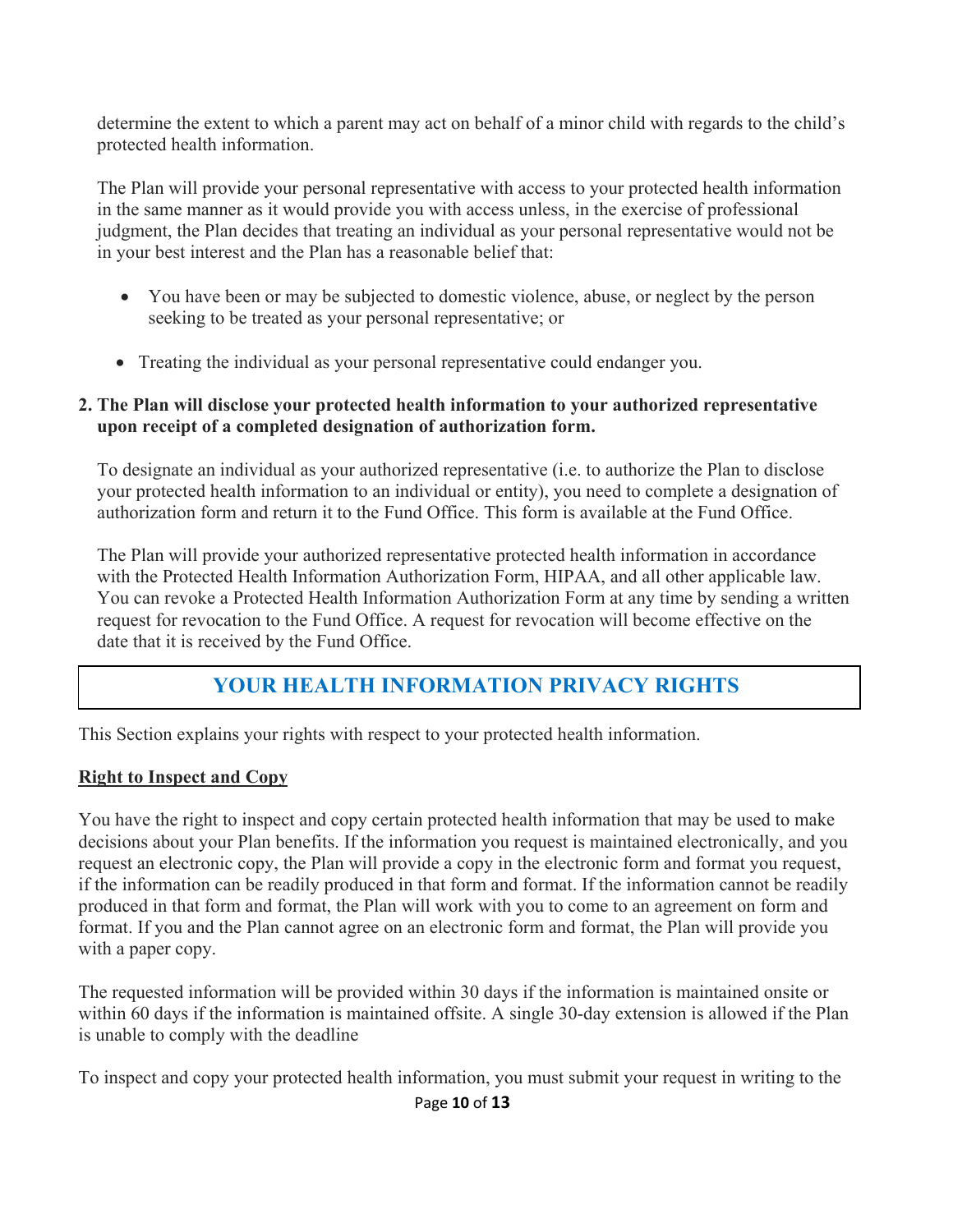Privacy Officer at the address provided at the end of this Notice. If you request a copy of the information, the Plan may charge a reasonable fee for the costs of copying, mailing, or other supplies associated with your request.

The Plan may deny your request to inspect and copy in certain very limited circumstances. If you are denied access to your medical information, you may request that the denial be reviewed by submitting a written request to the Privacy Officer at the address provide at the end of this Notice.

#### **Right to Amend**

If you feel that the protected health information the Plan has about you is incorrect or incomplete, you may ask the Plan to amend the information. You have the right to request an amendment for as long as the information is kept by or for the Plan.

The Plan has 60 days after the request is made to act on the request. A single 30-day extension is allowed if the Plan is unable to comply with the deadline.

To request an amendment, your request must be made in writing and submitted to the Privacy Officer at the address provided at the end of this Notice. In addition, you must provide a reason that supports your request.

The Plan may deny your request for an amendment if it is not in writing or does not include a reason to support the request. In addition, the Plan may deny your request if you ask the Plan to amend information that:

- is not part of the medical information kept by or for the Plan;
- was not created by the Plan, unless the person or entity that created the information is no longer available to make the amendment;
- is not part of the information that you would be permitted to inspect and copy; or
- is already accurate and complete.

If the Plan denies your request, you have the right to file a statement of disagreement and any future disclosures of the disputed information will include your statement.

### **Right to an Accounting of Disclosures**

You have the right to request an "accounting" of certain disclosures of your protected health information. The accounting will not include the following:

- disclosures for purposes of treatment, payment, or health care operations;
- disclosures made to you;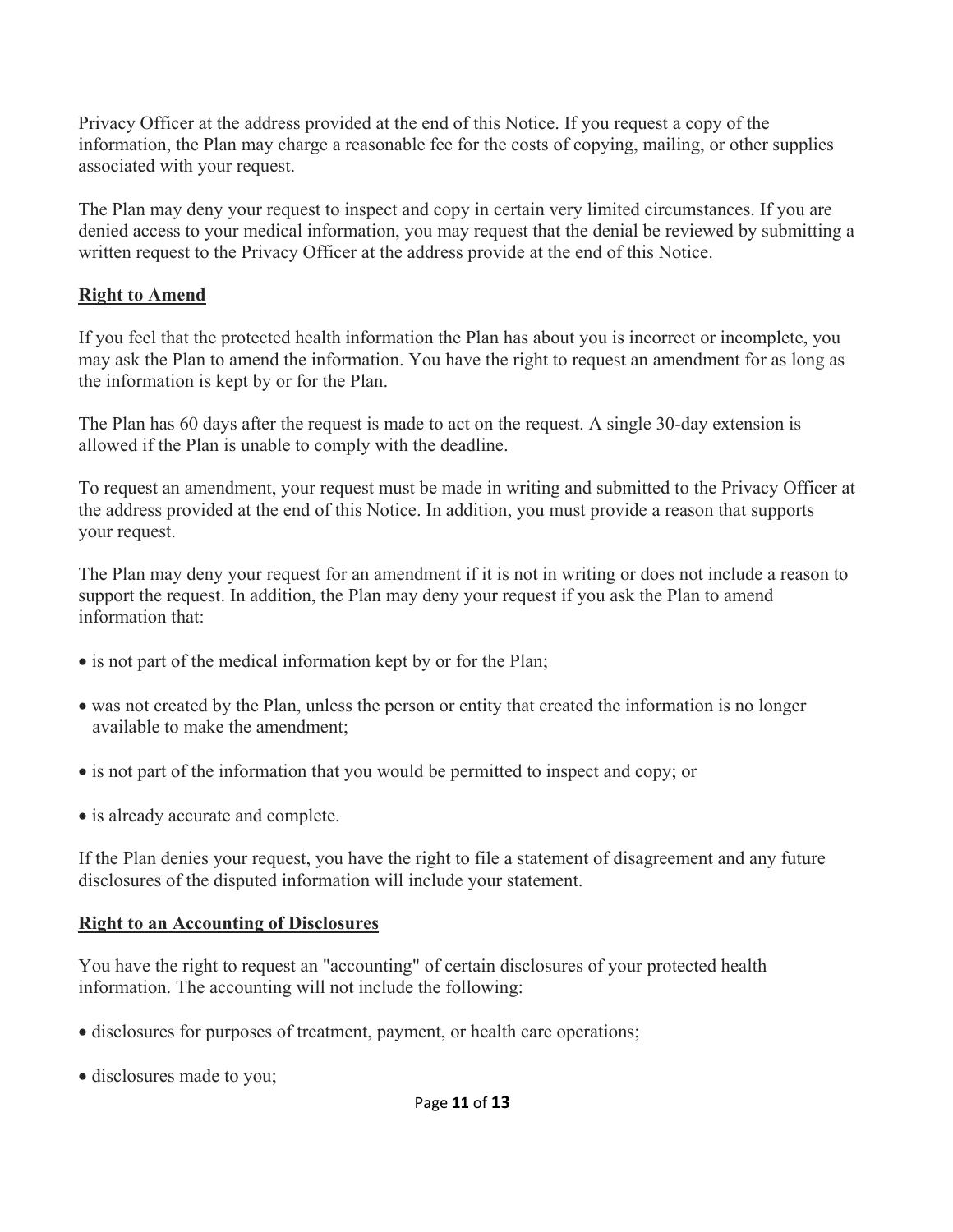- disclosures made pursuant to your authorization;
- disclosures made to friends or family in your presence or because of an emergency;
- disclosures for national security purposes; and
- disclosures incidental to otherwise permissible disclosures.

To request this list or accounting of disclosures, you must submit your request in writing to the Privacy Officer at the address provide at the end of this Notice. Your request must state the time period you want the accounting to cover, which may not be longer than six years before the date of the request. Your request should indicate in what form you want the list (*Example*: paper or electronic). The first list you request within a 12-month period will be provided free of charge. For additional lists, the Plan may charge you for the costs of providing the list. The Plan will notify you of the cost involved and you may choose to withdraw or modify your request at that time before any costs are incurred.

### **Right to Request Restrictions**

You have the right to request a restriction or limitation on your protected health information that the Plan uses or discloses for treatment, payment, or health care operations. You also have the right to request a limit on your protected health information that the Plan discloses to someone who is involved in your care or the payment for your care, such as a family member or friend. (*Example*: If you have a surgery that you do not want your family to know about, you could ask the Plan not to disclose information about the surgery.)

The Plan is not required to agree to your request. However, if the Plan does agree to the request, the Plan will honor the restriction until you revoke it or the Plan notifies you.

To request restrictions, you must make your request in writing to the Privacy Officer at the address provided at the end of this Notice. In your request, you must tell the Plan what information you want to limit; whether you want to limit the Plan's use, disclosure, or both; and to whom you want the limits to apply-for example, disclosures to your spouse.

### **Right to Request Confidential Communications**

You have the right to request that the Plan communicate with you about medical matters in a certain way or at a certain location. *Example*: You can ask that the Plan only contact you at work or by mail. To request confidential communications, you must make your request in writing to the Privacy Officer at the address provided at the end of this Notice. The Plan will not ask you the reason for your request. Your request must specify how or where you wish to be contacted. The Plan will accommodate all reasonable requests.

With only limited exceptions, the Plan will send all mail to the Participant (i.e. the Covered Employee or Retiree). This includes mail relating to the Participant's Dependents who are covered by the Plan. This means that the Plan will send mail with information regarding a Dependent's claims for benefits